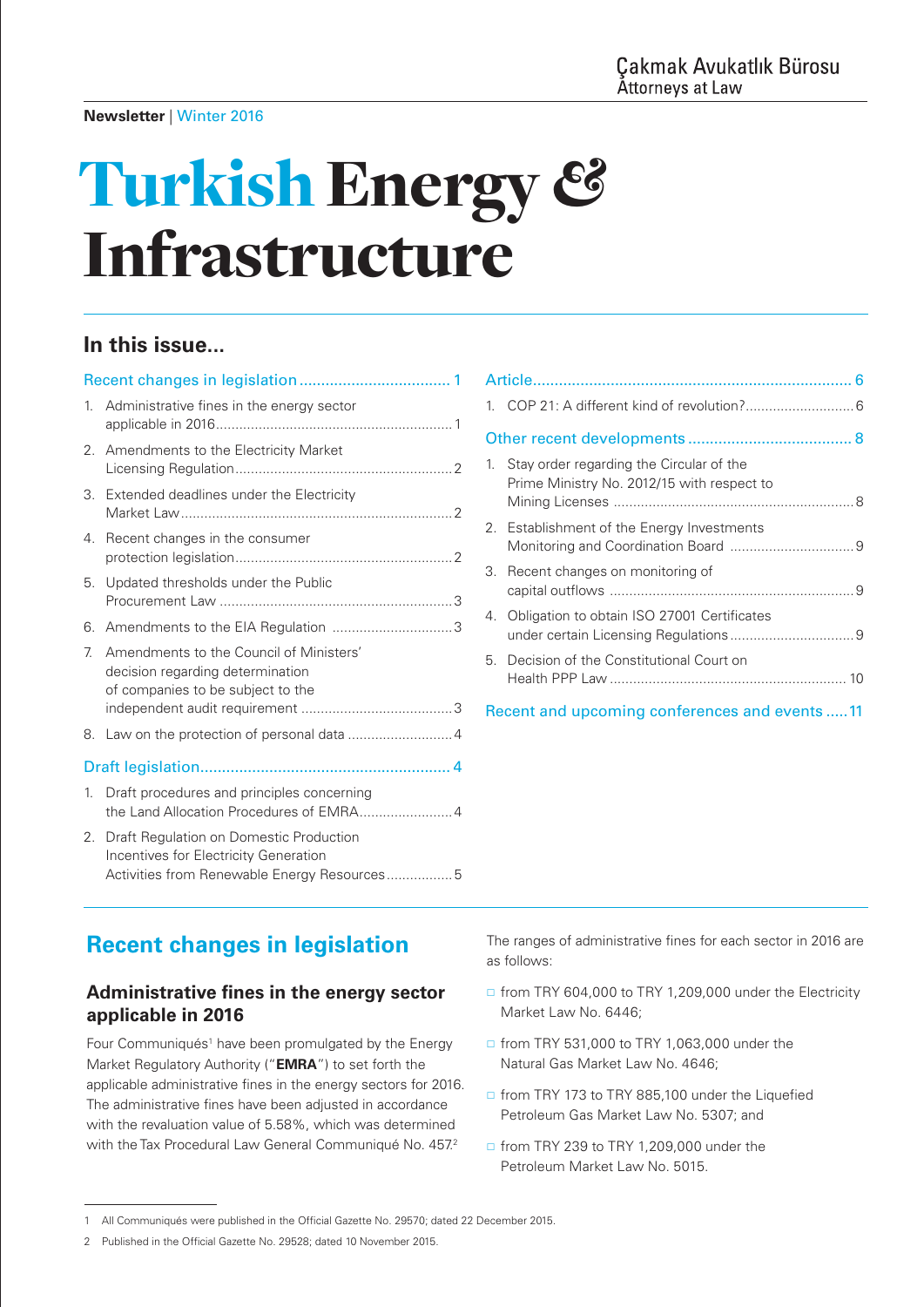# <span id="page-1-0"></span>**Amendments to the Electricity Market Licensing Regulation**

The Electricity Market Licensing Regulation has been amended on 23 December 2015 (the "**Amending Regulation**"). The major amendments to the Licensing Regulation are as follows:

- **Transfer of license:** Transferring a license through a demerger is no longer permitted.
- **Prohibited persons:** The scope of the prohibited persons which cannot be a shareholder, board member, chairman or director (if it is a limited liability company) of preliminary license applicants has been extended. Accordingly, a legal entity, shareholders having 10% or more of the shares of a legal entity, or board members or directors of a legal entity whose license has been cancelled by EMRA (within the last three year period), cannot be a direct or indirect shareholder, board member or director of a preliminary license applicant. Board members, chairman and directors cover those who have left their job within one year prior to the cancellation too. However, the Amending Regulation introduces a recovery period regarding the above mentioned prohibition. If any shareholder, board member, chairman, or any director of a license or preliminary license applicant company is one of the prohibited persons, a 90 day period will be granted to the applicant for recovery. If the applicant fails to remedy within 90 days, the application will be rejected.
- **Approval for capital decrease:** Preliminary license holders must receive an approval from EMRA for the amendments to be made to their articles of association which result in any capital decrease.
- **Environmental impact assessment:** Except for wind, solar and geothermal projects, the environmental impact assessment (the "**EIA**") decision is required to be in place at the time of the preliminary license application, i.e*.,* before the pre-construction period. For applications filed for wind, solar or geothermal type generation facilities, the relevant EIA decision can still be obtained by the end of the pre-construction period.

However, in respect of preliminary license applications for projects other than wind, solar or geothermal that are under the evaluation of EMRA at the time of the Amending Regulation's entry into force (i.e*.,* 23 December 2015), a 24-month period is granted for the provision of the relevant EIA decision.

- **Priority among the renewables:** According to the Amending Regulation, in the event that there is more than one application pertaining to the same area in respect of renewable energy resources, the priority among these applications will be as follows: (i) geothermal, (ii) hydraulic, (iii) wind, and (iv) solar power.
- **Service purchase:** Authorized supply companies will become entitled to purchase services for all activities of the consumer services centers for regions which have a population less than 50,000. Also, distribution companies will have the right to purchase services regarding the operation of the automatic meter reading system.
- **Change in the shareholding structure:** Two new exceptions to the prohibition of any direct and indirect transfer of shares of generation companies during the preliminary license period are introduced: (i) direct or indirect share transfers in the preliminary license holder or in its direct or indirect shareholders to be made in the scope of a public offering and (ii) direct or indirect share transfers between the current shareholders within the scope of the privilege rights.

# <span id="page-1-1"></span>**Extended deadlines under the Electricity Market Law**

The Council of Ministers Decree No. 2015/8317 dated 14 December 20153 (the "**Extension Decree**") extended the deadlines of the (i) price equalization mechanism for distribution companies; 50% discount on the transmission system utilization fee for the first five years of operation of generation license holders; and exemption on stamp taxes and duties during the investment period of generation license holders, until 31 December 2020; and (ii) payment of the lightning costs from the allowance allocated to the Ministry of Energy and Natural Resources and general budget tax incomes of the municipalities and provincial special administrations, until 31 December 2017. The Extension Decree became effective on 1 January 2016.

# <span id="page-1-2"></span>**Recent changes in the consumer protection legislation**

The Ministry of Customs and Commerce, with its two Communiqués in December 2015, has (i) determined the minimum monetary limit for disputes to be heard before consumer courts in 2016 as TRY 3,480 and (ii) adjusted the administrative fines applicable under Article 77 of the Consumer Protection Law to a range between TRY 232 and TRY 116,254,127.

<sup>3</sup> Published in the Official Gazette No. 29572; dated 24 December 2015.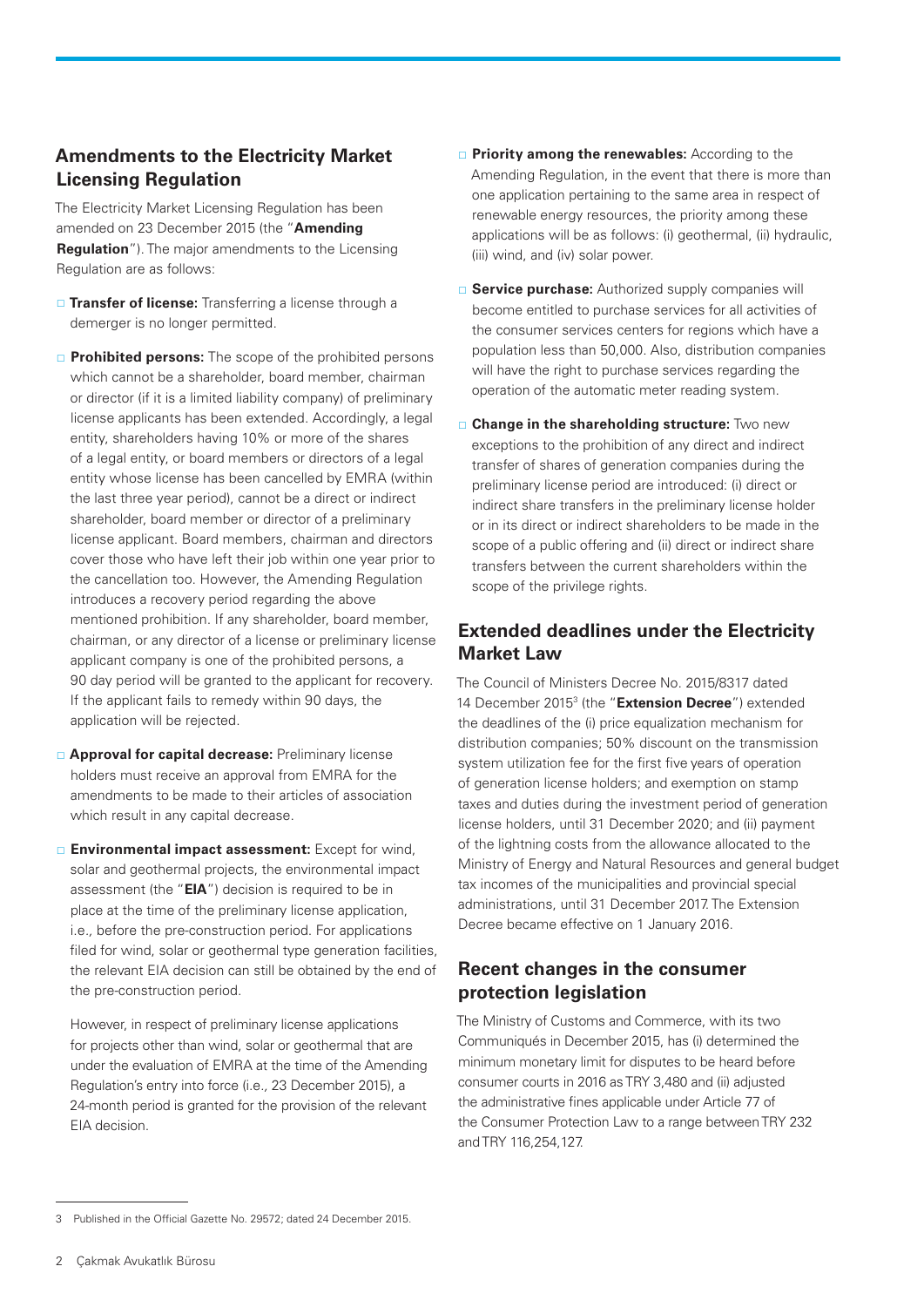# <span id="page-2-0"></span>**Updated thresholds under the Public Procurement Law**

The new Public Procurement Communiqué No. 2016/14 (the "**Communiqué**") entered into force on 2 February 2016. The Communiqué stipulates threshold values and monetary limits set out in the Public Procurement Law (the "**Law**") applicable in 2016:

- $\Box$  Upper limit for exemptions from the scope of the Law in the course of procurement of goods and services: TRY 8,168,201.
- $\Box$  Thresholds which will be considered as a basis for calculations in the tender process: between TRY 976,465 and TRY 35,804,003.
- $\Box$  Threshold for approximate cost values, which will identify the procedure for tender notices: between TRY 106,531 and TRY 1,775,686.
- Threshold value for the tender procedure in form of negotiations: TRY 177,556.
- □ Upper threshold for direct supply: TRY 53,261 for the needs of administration located within metropolitan municipalities, and TRY 17,744 for the needs of other administrations and representation/entertainment expenses.
- Contract value, where the Public Procurement Authority will receive part of the contract value is TRY 355,126.
- □ Pecuniary limits: between TRY 3,372 and TRY 16,864,973 where a fixed cost for complaints brought to the Public Procurement Authority will be collected.

### <span id="page-2-1"></span>**Amendments to the EIA Regulation**

The Regulation Amending the Environmental Impact Assessment Regulation was published in the Official Gazette and entered into force on 9 February 2016.

The prominent novelties introduced are as follows:

 $\Box$  The cure period that may be provided to companies that have failed to obtain an environmental impact assessment ("**EIA**") decision (i.e., either an "EIA Positive" or an "EIA is Not Required" decision) has been limited to one year.

□ Article 24(1)(f) of the Environmental Impact Assessment Regulation<sup>5</sup> stipulates that the Ministry of Environment determines the procedures pertaining to the capacity increase or expansion of a project (that already obtained an EIA decision) has been repealed; and a new provision providing that such procedures will be set forth in a communiqué to be issued by the Ministry of Environment and Urbanization has been introduced.

# **Amendments to the Council of Ministers' decision regarding determination of companies to be subject to the independent audit requirement**

The Council of Ministers, via its decision No. 2012/4213, dated 19 December 2012 had set forth the criteria (i.e*.,* thresholds regarding asset value and net sales proceeds and number of employees) to determine which companies will be subject to mandatory independent audit. These criteria were previously amended in March 2014 and February 2015.

With a new decision published in the Official Gazette No. 29685, dated 19 March 2016, the Council of Ministers once again reduced the thresholds regarding assets value and net sales proceeds, with retroactive effect as of 1 January 2016. The thresholds regarding number of employees of the companies are not amended and remain the same. With this amendment, the number of companies being subject to independent audit requirement has been increased.

Now, companies fulfilling at least two of the belowmentioned criteria during two consecutive financial years shall be subject to independent audit requirement:

- □ companies whose assets value amounts to TRY 40 million or above (previously TRY 50 million)
- □ companies whose net sales proceeds reach TRY 80 million or above (previously TRY 100 million)
- $\Box$  companies that employ at least 200 employees (this criteria remains the same).

For companies with affiliates and subsidiaries, these thresholds should be calculated based on the sum of all financial figures of the group companies and average of the number of employees employed by all the relevant group companies.

<sup>4</sup> Published in the Official Gazette No. 29608; dated 29 January 2016.

<sup>5</sup> Published in the Official Gazette No. 29186; dated 25 November 2014.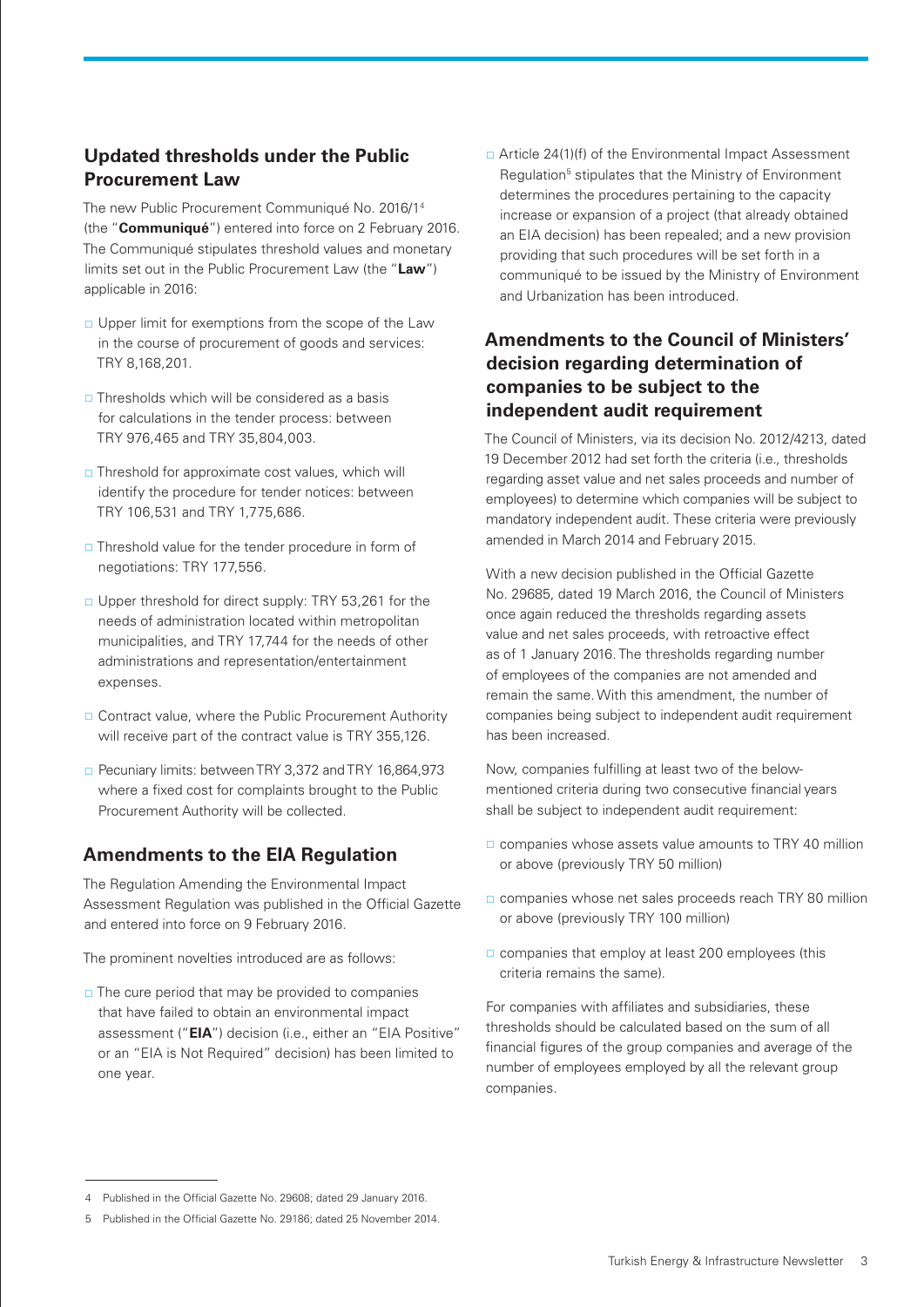It should be noted that for certain companies specified in the Decision, such as newspaper companies, the Decision envisages different thresholds; whereas certain companies, such as insurance companies, are subject to independent audit requirement without fulfillment of any criteria.

## <span id="page-3-0"></span>**Law on the protection of personal data**

The right of protection of personal data was introduced to the Turkish Constitution on 7 May 2010. According to the last paragraph of Article 20 of the Turkish Constitution, principles and procedures regarding the protection of personal data shall be regulated in laws. Works on preparing a draft law were ongoing since 2012 and the draft was brought before the Parliament on 18 January 2016 for discussion and adoption. The Law on the Protection of Personal Data (the "Law") No. 6698<sup>6</sup> was adopted on 24 March 2016 by the Parliament and entered into force on 7 April 2016.

The Law aims to provide detailed provisions on the protection of personal data with the main objective to protect individuals' right to privacy and other fundamental rights, and to regulate the obligations of individuals and legal persons that are authorized to process data.

The major novelties proposed by the Law can be summarized as follows:

- The definitions "*Personal Data*", "*Data Processing*", "*Data Processing System*", "*Data Subject*", "*Data Processors*" and "*Data Controller*" are introduced to Turkish law by the Law.
- The Law envisages establishment of a "*Personal Data Protection Authority*" as a financially and administratively independent organization and a "*Personal Data Protection Board*" (the "**Board**") under this Authority.
- □ Although the Law provides that personal data cannot be processed or transferred without the express consent of the related person, it also envisages wide exceptions to this principle, which limit the requirement of such consent.
- The Law introduces "*Special Personal Data*" concept, which includes data regarding people's race, ethnic background, political stance, philosophical thoughts, religion, clothing, appearance, memberships of associations, foundations or unions, health, sexual life, criminal conviction and protection measures and biometric as well as genetic information.
- □ Pursuant to the Law, a public Registry of Data Controllers (the "**Registry**") will be established under the supervision of the Board. Data controllers are required to be registered to the Registry before processing data within the time period to be announced by the Board. However, the Board may provide exemptions to registration obligation based on objective criteria, which will be set out by the Board.
- □ The Law requires that personal data processed prior to the entry into force of the Law must be brought in compliance with the requirements of the Law within two years of its publication. Otherwise the relevant criminal offenses provided in Articles 135 – 140 of the Turkish Criminal Code and administrative fees under the Law may be applicable.
- □ Furthermore, in the meantime, the Convention on Protection of Persons against Automatic Processing of Personal Data has been ratified by the Republic of Turkey with the Council of Ministers' Decree No. 2016/85767 , however the Convention has not entered into force yet.

# <span id="page-3-1"></span>**Draft legislation**

#### <span id="page-3-2"></span>**Draft procedures and principles concerning the Land Allocation Procedures of EMRA**

On 29 December 2015, the Energy Market Regulatory Authority ("**EMRA**") published the "Draft Procedures and Principles concerning Land Allocation Procedures of EMRA" (the "**Draft Principles**") on its website for review and comments of the public.

The Draft Principles aim to be a practical guideline that embody the rules and procedures applicable to land allocation for energy market activities, which are envisaged in various pieces of law, such as expropriation and energy market legislation as well as the legislation pertaining to specific lands (such as forestry, pasture, and agricultural lands) as well as those lands owned by the Treasury.

Below are some of the main provisions of the Draft Principles:

 **The relationship between land usage rights and utilization purpose:** On the basis of the utilization purpose of the facilities to be built on State-owned lands, the Draft Principles clarify question as to which type of usage rights will be granted to the license holders as follows:

<sup>6</sup> Published in the Official Gazette No.29677, dated 7 April 2016.

Published in the Official Gazette No. 29656, dated 17 March 2016.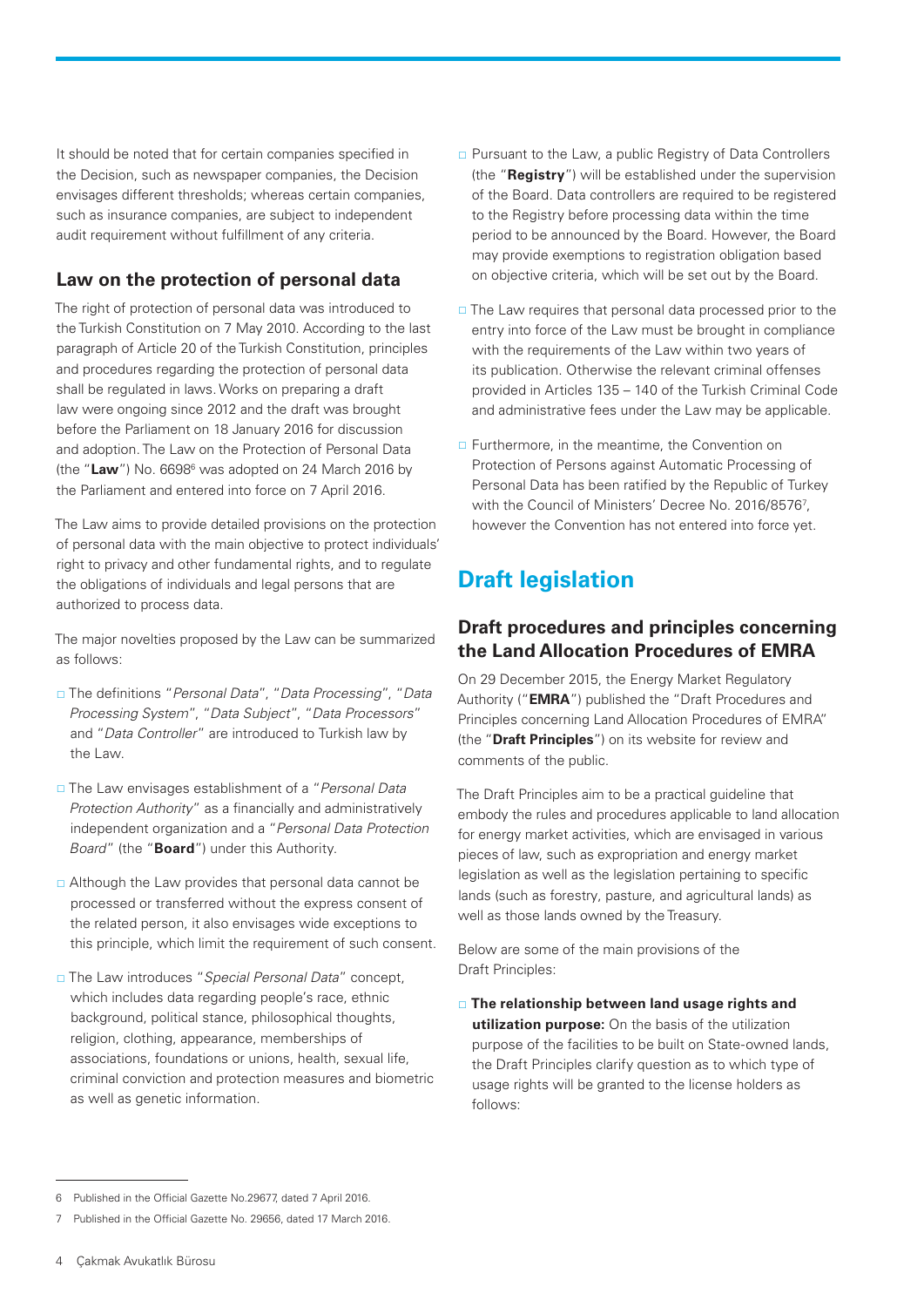| Type of usage right                                                                     | <b>Utilization purpose</b>                                                                                               |
|-----------------------------------------------------------------------------------------|--------------------------------------------------------------------------------------------------------------------------|
| <b>Superficies right</b><br>(üst hakkı) and<br><b>Easement right</b><br>(irtifak hakkı) | Permanent facilities<br>(e.g., power plant, natural gas<br>pipeline, refinery transformer<br>building, storage facility) |
| <b>Lease</b>                                                                            | Temporary facilities<br>(e.g., service road, excavation<br>dump site)                                                    |

- **List of documents for land allocation:** The Draft Principles provide the lists of documents to be produced to EMRA for relevant land allocation transactions. These lists also include the documents needed to certify the completion of the land allocation formalities during the preliminary licensing period.
- **Accelerated expropriation:** The Draft Principles stipulate that preliminary license and electricity generation license holders should apply to the Ministry of Energy and Natural Resources for their accelerated expropriation requests. On the other hand, the Draft Principles require the natural gas market participants to apply to the Prime Ministry for the same request. Please note that the accelerated expropriation decision is ultimately issued by the Council of Minsters pursuant to the Expropriation Law No. 2942.
- **Other details:** Depending on the type of the energy projects and the lands, the Draft Principles provide detailed provisions in relation to the land allocation procedures.

# <span id="page-4-0"></span>**Draft Regulation on Domestic Production Incentives for Electricity Generation Activities from Renewable Energy Resources**

Renewable Energy Resources Support Mechanism (i.e*.,* YEKDEM), the primary electricity sale mechanism for renewable energy projects, provides domestic production incentives for the projects to be commissioned on or before 31 December 2020<sup>8</sup> whose mechanical and/or electromechanical parts have been produced in Turkey. This is applicable for a period of five years from the date of commencement of commercial operation.

This domestic incentive mechanism is currently regulated pursuant to the Law on Renewable Energy Resources for the Generation of Electrical Energy, No. 53469 (the "**Renewable Energy Law**") and the Regulation on the Domestic Production of the Components Used in Facilities Producing Electric Power from Renewable Energy Resources<sup>10</sup> (the "**Domestic Production Regulation**").

During early February 2016, the Ministry of Energy and Natural Resources published a draft of a new Domestic Production Regulation (the "**Draft Regulation**") for public views and comments. Once published, the Draft Regulation will repeal the Domestic Production Regulation. Prominent novelties provided under the Draft Regulation are as follows:

 **Definition of** *"***domestic component***"***:** The Domestic Production Regulation defines "domestic component" as *"*the component which composes of sub-components that have been produced by using minimum of 55% domestic added value". Please note that the wording "domestic added value" is not clearly defined under the Domestic Production Regulation.

However, the Draft Regulation ascribes a clearer meaning to the term "domestic". According to this, generation license holders that wish to benefit from the domestic production incentive must submit a "domestic product certificate" pursuant to the Communiqué on Domestic Products<sup>11</sup> (the "**Communiqué**") which confirms that the domestic contribution percentage in that particular product is at least 51%. Under this Communiqué, the domestic contribution percentage is calculated on the basis of the following formula:

Cost of the Important  
\nCost of the Final Product" – in the Final Product" 
$$
\times
$$
 100

\nCost of the Final Product"  $\times$  100

\* Cost in TRY

In view of this, if the Draft Regulation is enacted in its current form, the sub-components having a foreign country of origin will not be taken into account for the domestic contribution percentage calculation.

 **Calculation of the incentive amount:** The Renewable Energy Law provides a chart indicating the amounts of incentives applicable to each domestic component. However, the Draft Regulation provides a formula for

<sup>8</sup> As extended by the Council of Ministers Decision No. 2013/5625 published in the Official Gazette No. 28842, dated 5 December 2013.

<sup>9</sup> Published in the Official Gazette No. 25819, dated 18 May 2005.

<sup>10</sup> Published in the Official Gazette No. 27969, dated 19 June 2011.

<sup>11</sup> Published in the Official Gazette No. 29118, dated 13 September 2014.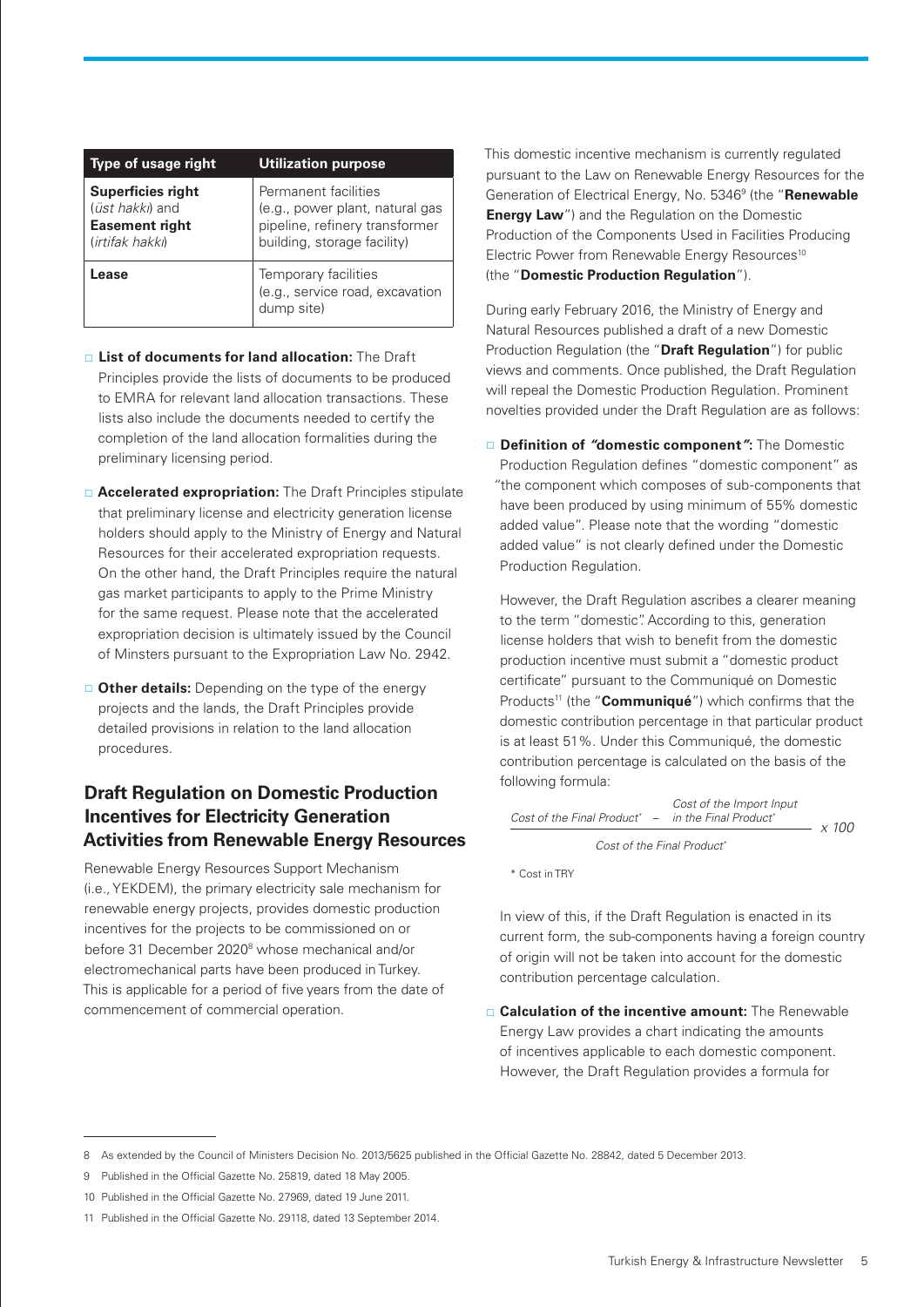calculation of domestic production incentives. This formula is based on "domestic contribution percentage" calculated pursuant to the Communiqué, meaning that domestic component incentives will be calculated *pro rata* to the applicable domestic contribution percentage. In other words, only a 100% domestic component for the purposes of the Draft Regulation will be able to fully benefit from the domestic component incentive envisaged under the Renewable Energy Law.

**Transition period:** Draft Regulation provides a transition period for renewable energy projects that benefited from the domestic contribution incentive during the preceding YEKDEM period. Under the Draft Regulation, the domestic contribution percentage for operational projects which have been commissioned prior to 31 October 2015 and which has an actual domestic contribution percentage of less than 51% will be deemed as 51%. Yet, in any case, the above-mentioned calculation method under the Draft Regulation will apply to all operational projects that currently benefit from the domestic production incentive mechanism.

# <span id="page-5-0"></span>**Article**

#### <span id="page-5-1"></span>**COP 21: A different kind of revolution?**

*Av. Özlem Kızıl Voyvoda and Av. Hüseyin Emre Eney*

Ever since the nations around the globe first started to acknowledge one of our planet's most hazardous issues to date—climate change—only small efforts to tackle this issue have been made . Although some might say that this has been due to "top-down" legal drafting methods, which have caused parties to refrain from any legally binding obligations, it is an undeniable fact that the international community has done little to prevent the disastrous outcomes likely to materialize. However, as awareness among people evolved on the severity of the issue, a solid plan of action has started to be demanded from the negotiators of the parties to the UN Framework Convention on Climate Change ("**UNFCCC**" or the "**Convention**").12

According to Article 7(4) of the UNFCCC, parties that have ratified the Convention have agreed to attend ordinary sessions of the Conference of Parties ("**COP**") to be held annually for finding ways to fight climate change, through their representatives. Over the years, many of the iconic preventive attempts—such as the adoption of the Kyoto Protocol<sup>13</sup>—were outcomes of COPs. At COP 17, parties adopted the Durban Platform for Enhanced Action ("**Durban Action Plan**"), calling for a "protocol, another legal instrument or an agreed outcome with legal force, under the Convention applicable to all parties" to be adopted at COP 21 in Paris<sup>14</sup>. This mandate was accepted because of Kyoto Protocol's failure to answer to the drastic increase of greenhouse gas emissions ("**GHG Emissions**") worldwide, as well as the expiry of the first commitment period of the Kyoto Protocol in 2012. Indeed, currently, the countries that have ratified the Kyoto Protocol correspond to less than 15% of global emissions. With Canada's announcement of withdrawal, and Australia and United States' avoidance of even ratifying the Kyoto Protocol, it is almost impossible to claim that the Kyoto Protocol reached its objective.

Nonetheless, ferocious negotiations took place at the COP 21 held in Paris between 30 November and 12 December last year, where high level representatives of 195 countries (each "**Party**" and together "**Parties**") have agreed to materialize the Durban Action Plan by adopting an international agreement (the "**Paris Agreement**"). Thereby, a clear goal to combat climate change has been set as the motto of the Paris Agreement, that is: "holding the increase in the global average temperature to well below 2 degrees Celsius above pre-industrial levels."15

Some of the most important outcomes of the Paris Agreement include:

 $\Box$  Introducing a written undertaking called "Nationally Determined Contribution" ("**NDC**") to establish binding commitments from each Party that include its solid strategies to mitigate its GHG Emissions which has to be renewed every five years in a way to set more progressive goals. All NDCs will be subject to monitoring and revision by an international body.

<sup>12</sup> United Nations Framework Convention on Climate Change is an environmental international treaty which has entered into force on 21 March 1994. The objective, which is established in Article 2, is "[…] stabilization of greenhouse gas concentrations in the atmosphere at a level that would prevent dangerous anthropogenic interference with the climate system."

<sup>13</sup> The Kyoto Protocol is an international treaty which extends the scope of UNFCCC, adopted on 11 December 1997 and entered into force on 16 February 2005. The treaty recognizes that the current high levels of GHG emissions are partly caused by the heavy industrialization of the developed countries. The main objective of the treaty is to "reduce the current greenhouse gas emissions to a level that would prevent dangerous anthropogenic interference with the climate system" (Article 2). The treaty introduces the "common but differentiated mechanisms", where it puts the obligation to reduce the greenhouse gas emissions on developed countries, since they are responsible historically of the high level of increase.

<sup>14</sup> Bodansky, Daniel, Sandra Day O'Connor, and Lavanya Rajamani. *Key Legal Issues in the 2015 Climate Negotiations*. C2ES. Center for Climate and Energy Solutions, June 2015.

<sup>15</sup> Article 2, Paragraph 1, Sub-paragraph 1 of the Paris Agreement, FCCC/CP/2015/L.9.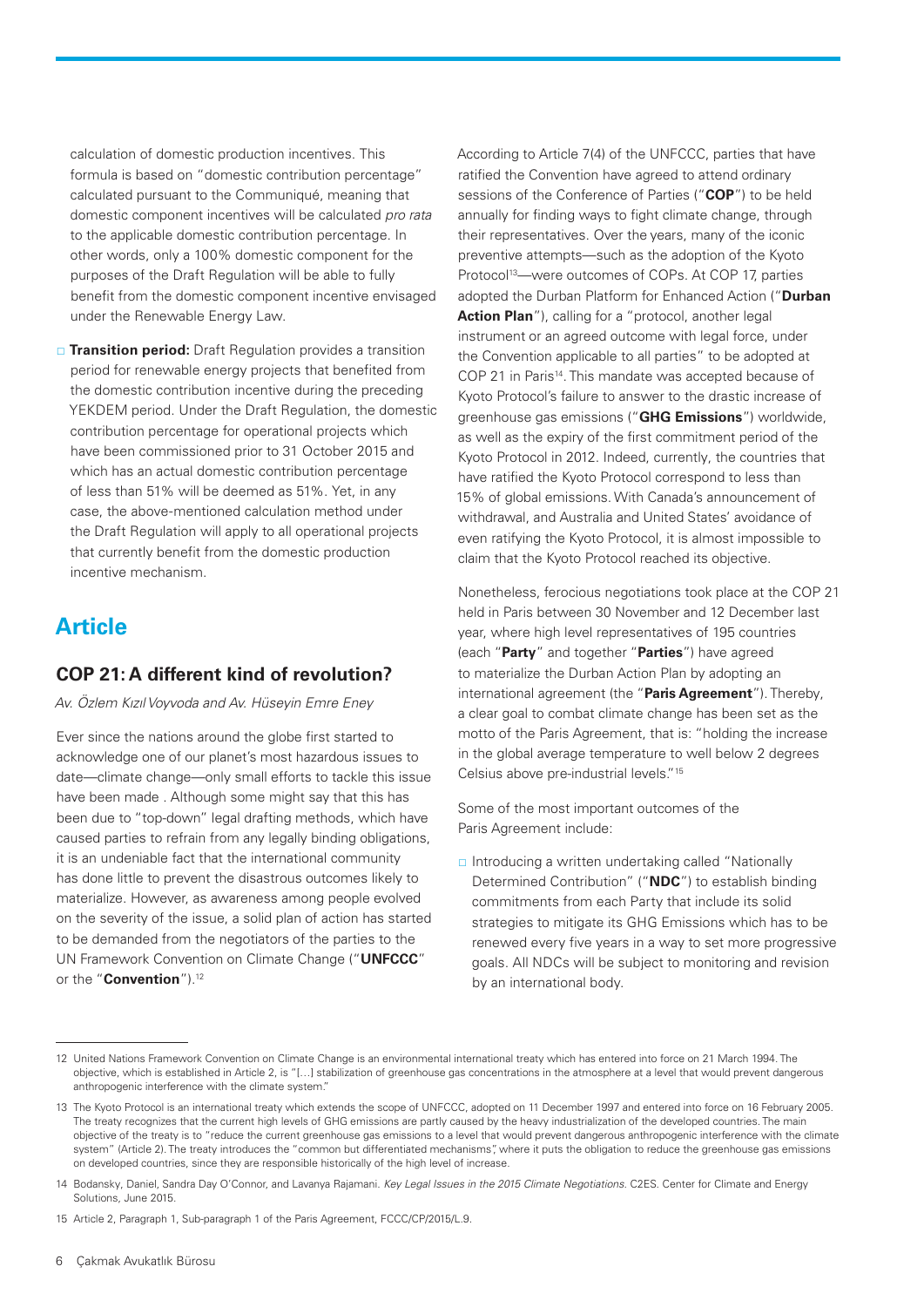- □ Extending the use of the Green Climate Fund<sup>16</sup> of US\$100 billion from 2020 to 2025; providing financial and technical support to help developing countries by prioritizing least developed countries and island countries that would be most affected by adverse climate changes.
- $\Box$  Forming a collective process to achieve and monitor the target of the Paris Agreement by envisaging meetings of the Parties every five years and a global stock take to take place in 2023.
- $\Box$  Establishing a carbon market, where a carbon budget enables countries to engage in international emissions trading<sup>17</sup>.

The agreement has opened for signature as of 22 April 2016 and signed by 175 countries on the same date, including Turkey. With regard to its entry into force, the Agreement has adopted a double trigger method, where "…*at least 55 Parties to the Convention accounting in total for at least an estimated 55% of the total global greenhouse gas emissions have deposited their instruments of ratification*…"18

#### Legal character and binding provisions of the Paris Agreement

The Durban Action Plan had in fact mandated a legal instrument with a legal force to be adopted by the end of 2015. However, based on the disappointing experience from the Kyoto Protocol and the failed Copenhagen Accord in 2009, both experts and representatives were aware that the Parties would be unwilling to adopt an agreement consisting entirely of binding provisions. Thus, the Paris Agreement provides for a "hybrid" approach, combining legislative flexibility with numerous crucial legally binding obligations (such as the implementation of NDCs, as mentioned above). This approach makes the core provisions robust and permanent, while the content of the Agreement is left open to progressive development and updates throughout upcoming COPs.19

The Paris Agreement, as mentioned above, provides that each Party to the Agreement shall "prepare, communicate and maintain" an NDC to be subject to adjustment every five years and provide necessary information for its transparency. Yet, the Agreement tries to establish a balance by neither dictating to the Parties on how to implement such NDCs to their domestic legislation, nor providing any punitive measure in case of failure to meet the NDCs to be set. However, this approach has received heavy criticism from certain climate experts and representatives of non-governmental organizations.

#### Position of Turkey

Turkey submitted its Intended Nationally Determined Contribution ("**INDC**") on 30 September 2015, following the invitation of the ad hoc working group in Durban to all Parties to the UNFCCC to initiate and/or intensify their preparations and to draft their INDC.

The main goal of Turkey set in its INDC foresees the reduction of GHG Emissions by 21% of the envisaged increase in its GHG Emissions in accordance with the Business as Usual<sup>20</sup> level by 2030.21 In its INDC, Turkey has listed a series of plans and policies to mitigate the increase of its GHG Emissions in order to fulfill the objective of the Agreement. These policies are divided into seven sectors: comprising of energy, industry, transport, construction, agriculture, waste and forestry.

Whilst listing the plans to be implemented in the energy sector towards 2030, Turkey establishes some ambitious policies. These could be illustrated as increasing capacity of electricity from solar power to 10 GWh and from wind power to 16 GWh.<sup>22</sup> In fact, considering that by the end of 2015, the capacity of electricity in Turkey from wind power was 956.2 MW<sup>23</sup> and 290 MW from solar power<sup>24</sup>, it can be stated that Turkey has been promoting the generation of electricity from the respective sources. Along with these progressive policies, Turkey is also planning to tap its full hydroelectric potential, commissioning a nuclear power plant by 2030 and rehabilitating the state owned power plants.

<sup>16</sup> The "Green Climate Fund" is a fund aimed to support projects, programs and other activities in developing countries that is in line with the UNFCCC's objectives. Green Climate Fund was first introduced in COP 16 in Cancun. Industrialized and developed countries have undertaken to provide funds rising to \$100 billion per year by 2020 to support mitigation actions, which would be raised both from public and private sources.

<sup>17</sup> Center for Climate and Energy Solutions, *Outcomes of the U.N. Climate Change Conference in Paris*. C2ES. December 2015.

<sup>18</sup> Article 21, Paragraph 1 of the Paris Agreement, FCCC/CP/2015/L.9.

<sup>19</sup> Maljean-Dubois, Sandrine and Spencer, Thomas A. and Wemaere, Matthieu, *The Legal Form of the Paris Climate Agreement: A Comprehensive Assessment of Options*, February 1, 2015. CCLR, Forthcoming. Available at SSRN: <http://ssrn.com/abstract=2616421>

<sup>20</sup> This phrase is defined in the Business Dictionary as referring to the normal conduct of business regardless of current circumstances, especially difficult events which pose a potential negative impact. It also means "maintaining the status quo".

<sup>21</sup> Republic of Turkey's Intended Nationally Determined Contribution, 30 September 2015, Available at: [http://www4.unfccc.int/submissions/indc/Submission%20](http://www4.unfccc.int/submissions/indc/Submission%20Pages/submissions.aspx) [Pages/submissions.aspx](http://www4.unfccc.int/submissions/indc/Submission%20Pages/submissions.aspx)

<sup>22</sup> Please see the footnote 10.

<sup>23</sup> Turkish Wind Energy Statistics Report, January 2016, Turkish Wind Energy Association, Available at: [http://www.tureb.com.tr/files/bilgi\\_bankasi/turkiye\\_res\\_](http://www.tureb.com.tr/files/bilgi_bankasi/turkiye_res_durumu/turkiye_ruzgar_enerji_istatistik_raporu_ocak_2016.pdf) [durumu/turkiye\\_ruzgar\\_enerji\\_istatistik\\_raporu\\_ocak\\_2016.pdf](http://www.tureb.com.tr/files/bilgi_bankasi/turkiye_res_durumu/turkiye_ruzgar_enerji_istatistik_raporu_ocak_2016.pdf)

<sup>24</sup> For information, visit: <http://www.enerjiatlasi.com/gunes/>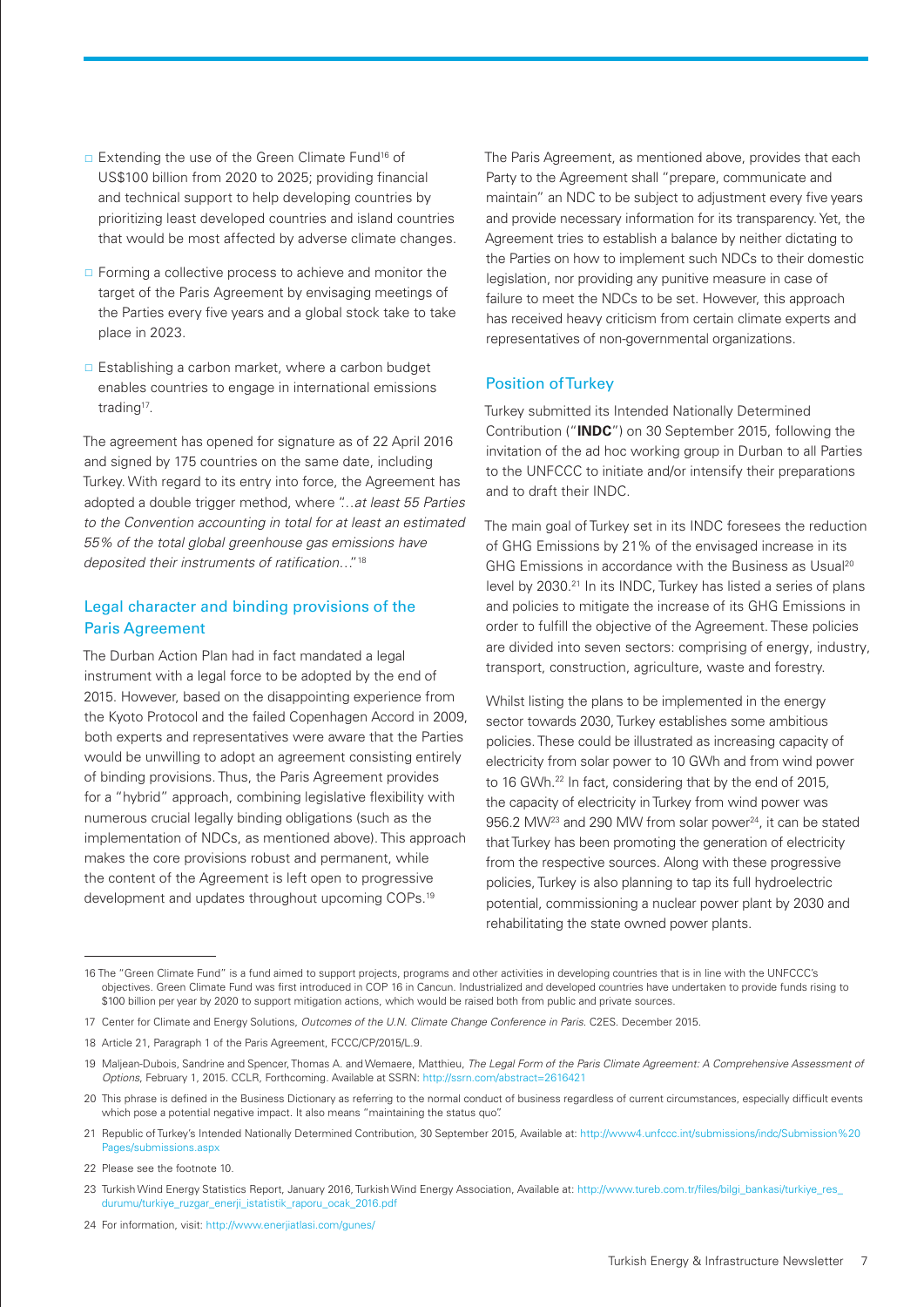Although at first glance, the current INDC of Turkey may give the impression that Turkey is moving away from its long-established trend to generate electricity from fossil fuels towards renewable energy sources, this is not exactly the case. Indeed, it seems that while Turkey's economic development will continue (which is 5% real gross domestic product growth on a yearly basis in the medium term)<sup>25</sup>, Turkey will also keep on encouraging the production of electricity generation facilities based on fossil fuels. This argument is also supported by Turkey's long debated plan to increase the capacity of coal-fired electricity generation plants by 18.5 GWh by 202326, which makes the country the third largest planned investor in coal.<sup>27</sup> The plan to increase the capacity of coal-fired energy plants is also mentioned in the 2016 budget presentation of Ministry of Energy and Natural Resources.28

Unlike countries like China, instead of projecting a peak in its GHG Emission, Turkey, in its INDC, has only projected a decrease in total increase of its GHG Emission.

#### Conclusion

The Paris Agreement is still at the very heart of international debate. Although many still argue that, for the Agreement to be successful, its provision should have been mandatory, an unprecedented willingness of 195 nations at COP 21 is an indication of the contrary. It is true that this is only the beginning of tackling climate issues and even with the successful implementation of the Paris pledges, average warming will reach up to 2.7 degrees Celsius by 2100. Thus, there is no doubt that a lot still has to be done and for countries like Turkey it is time to adapt new technologies for the efficiency of renewable power plants. For energy sector investors both in Turkey and abroad, the Paris Agreement should not be perceived as a potential threat for the continuity of their operations. On the contrary, with the €500 million injection of the European Bank for Reconstruction and Development into an energy financing facility focused on renewables and energy efficiency in Turkey, this should be seen as a step towards the increase of efficiency and development of the future energy market in Turkey.<sup>29</sup>

# <span id="page-7-0"></span>**Other recent developments**

# <span id="page-7-1"></span>**Stay order regarding the Circular of the Prime Ministry No. 2012/15 with respect to Mining Licenses**

As known, although it is not explicitly stipulated in its wording, the General Directorate of Mining Affairs had been requesting the Prime Ministry's permission for issuance of mining licenses pursuant to the Prime Ministry Circular No. 2012/1530 (the "**Circular**"). This relates to the use of immovable properties at the ownership or disposal of State institutions and organizations (excluding Municipalities and special provincial administrations) or companies 50% of whose shares are held by State institutions or organizations to the Prime Ministry's approval. We have been witnessing that the Prime Ministry, occasionally, has not granted permission to some license applications which the General Directorate of Mining Affairs had previously approved.

A company whose mining license application had been rejected by the Prime Ministry filed a lawsuit for the cancellation of the Circular before the Council of State (*Danıştay*), stating that pursuant to Article 7 of the Mining Law No. 3213, all limitations to the mining activities can solely be regulated by law, and mine explorations cannot be subject to any other permission but to those already stipulated under the Mining Law.

On 11 November 2015, the 8th Chamber of the Council of State issued an order of stay on the Circular with respect to its application to issuance of mining licenses. The Chamber reasoned its decisions by stating that it was against the law for the Circular to stipulate an additional permission mechanism not defined in the Mining Law as per the hierarchy of the laws. It is, however, unclear whether this stay order also covers the forestry permit applications made within the scope of mining activities.

<sup>25</sup> Republic of Turkey Ministry of Development, 10th Development Plan Between 2014 – 2018.

<sup>26</sup> Kömürcüler, Güneş, *Questions rising over Turkey's overemphasis on coal resources*, Hurriyet Daily News, March 4, 2016.

<sup>27</sup> Crisp, James, *Turkey to double coal capacity in four years*. EurActiv, May 20, 2015.

<sup>28</sup> 2016 budget presentation of Ministry of Energy and Natural Resources to the Turkish Parliament Plan and Budget Commission, available at: [http://www.enerji.gov.tr/File/?path=ROOT%2f1%2fDocuments%2fB%c3%bct%c3%a7e+Konu%c5%9fmas%c4%b1%2fSay%c4%b1n+Bakan+B%c3%bct%](http://www.enerji.gov.tr/File/?path=ROOT%2f1%2fDocuments%2fB%c3%bct%c3%a7e+Konu%c5%9fmas%c4%b1%2fSay%c4%b1n+Bakan+B%c3%bct%c3%a7e+Sunu%c5%9f+Metni.pdf) [c3%a7e+Sunu%c5%9f+Metni.pdf](http://www.enerji.gov.tr/File/?path=ROOT%2f1%2fDocuments%2fB%c3%bct%c3%a7e+Konu%c5%9fmas%c4%b1%2fSay%c4%b1n+Bakan+B%c3%bct%c3%a7e+Sunu%c5%9f+Metni.pdf)

<sup>29</sup> Tsanova, Tsvetomira, *EBRD boosts by EUR 500m clean energy financing programme in Turkey*. SeeNews, February 11, 2016.

<sup>30</sup> Published in the Official Gazette No. 28325; dated 16 June 2012.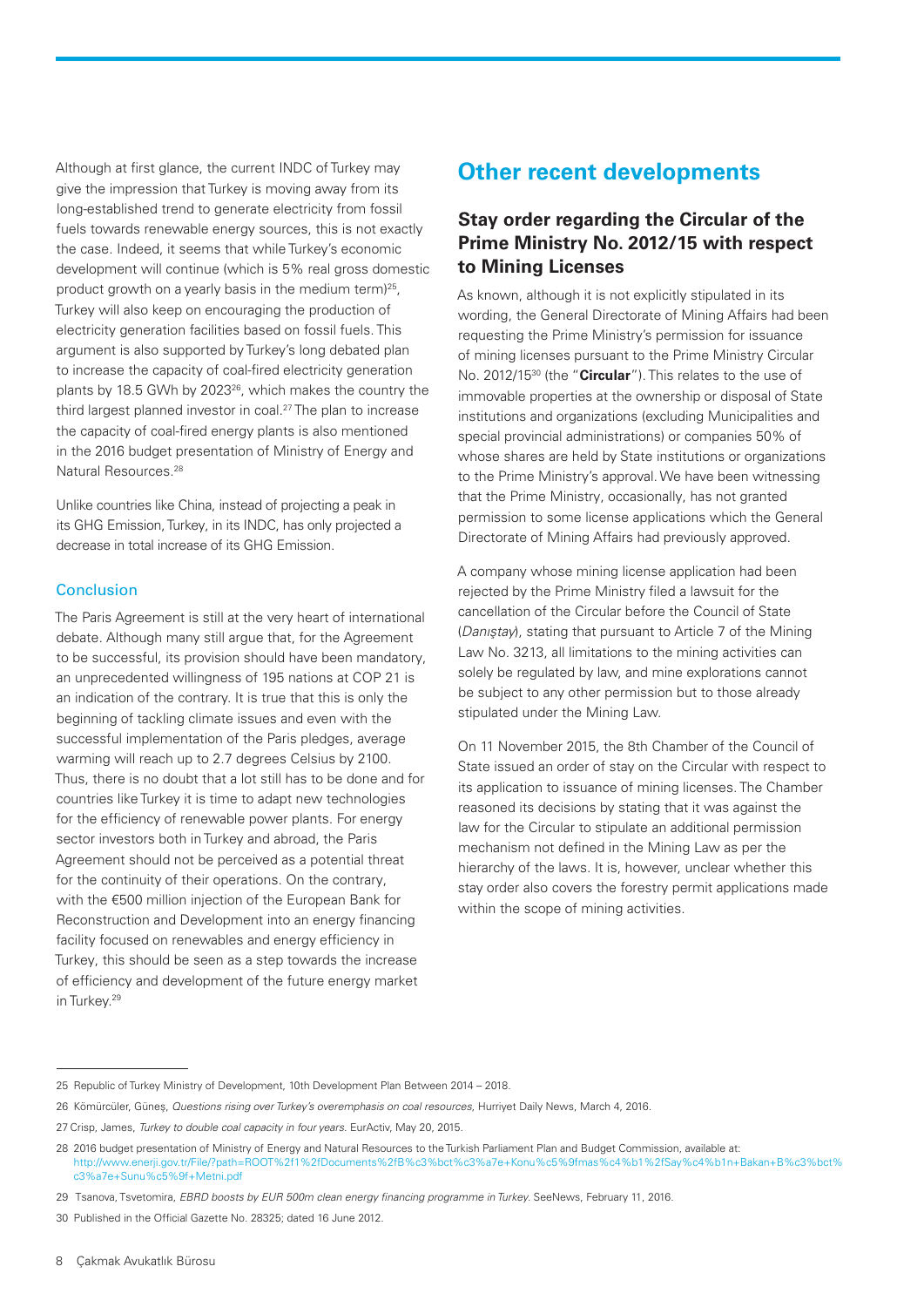# <span id="page-8-0"></span>**Establishment of the Energy Investments Monitoring and Coordination Board**

With Circular No. 2016/6, which was promulgated and entered into force on 24 February 2016, the Prime Ministry has decided on the establishment of a Board of Monitoring and Coordination for Energy Investments (the "**Board**").31 The Board will be composed of representatives of public and private authorities who play a role in relation to permits required for energy investments. Its duty will be to accelerate investment processes by ensuring coordination among such authorities.

# <span id="page-8-1"></span>**Recent changes on monitoring of capital outflows**

On 30 December 2015, the Undersecretariat of the Treasury amended the Communiqué No. 2008-32/34 on Decree No. 32 regarding the Protection of the Value of the Turkish Lira ("**Decree No. 32**").32 The amendments cover the following:

- **People travelling abroad with Turkish Lira or documents** that can be used for payment with Turkish lira (i.e., commercial bills, promissory notes, credit letters, credit cards, travel checks etc.) exceeding TRY 25,000 or foreign currency exceeding the equivalent of €10,000 are required to notify the customs administrations via a cash declaration form. Failure to submit such forms or making misleading statements on such forms will result in notification of the Financial Crimes Investigation Board and the public prosecutor and retention of the aforementioned funds by the customs administration until the end of investigation.
- $\Box$  Customs administrations are required to inform the Turkish Central Bank of Turkish lira and foreign exchange outflows exceeding US\$50,000 on a monthly basis. Also Turkish banks are required to inform the Turkish Central Bank of outflow transactions in the same amounts within 30 days of such transaction. Import, export, non-deliverable and invisible transactions are exempt from this requirement.

 $\Box$  In line with these amendments, the Ministry of Economy has to be notified also of capital outflows for establishment of a company or a branch abroad, for becoming a shareholder in such an entity or liquidation procedures or share transfers of those entities. Furthermore, annual reporting of capital outflows will be filed to the Ministry of Economy, instead of the Treasury.

# <span id="page-8-2"></span>**Obligation to obtain ISO 27001 Certificates under certain Licensing Regulations**

Amendments made to the licensing regulations within the scope of electricity, gas and petroleum markets ("**Licensing Regulations**") by EMRA have made it necessary to obtain an ISO 27001 Certificate on information security management systems this requires fulfillment of certain standards that assist organizations in managing the security of sensitive company information related to, for example, intellectual property, processes and IT systems.

The amendments published in the Official Gazette (No. 29217 dated 26 December 2014) oblige license holders to acquire an ISO 27001 Certificate from institutions accredited by the Turkish Accreditation Agency (TÜRKAK) until 1 March 2016.

Relevant license holders under each respective energy market that must have obtained such certificate by 1 March 2016 are as follows:

- **Electricity generation, transmission, market operation and** distribution license holders;
- Natural gas transmission and distribution license holders; and
- $\Box$  Refinery license holders.

Moreover, it is important to note that a Draft Regulation on the Amendment of the Electricity Market Licensing Regulation (the "**Draft Amendment**") has been prepared, which is currently accessible on EMRA's website for public consultation until 25 March 2016. The proposed amendments all relate to the obligations of different license holders and include provisions on the requirement to

<sup>31</sup> Published in the Official Gazette No. 29634; dated 24.02.2016.

<sup>32</sup> Published in the Official Gazette No. 26801; dated 28 February 2008.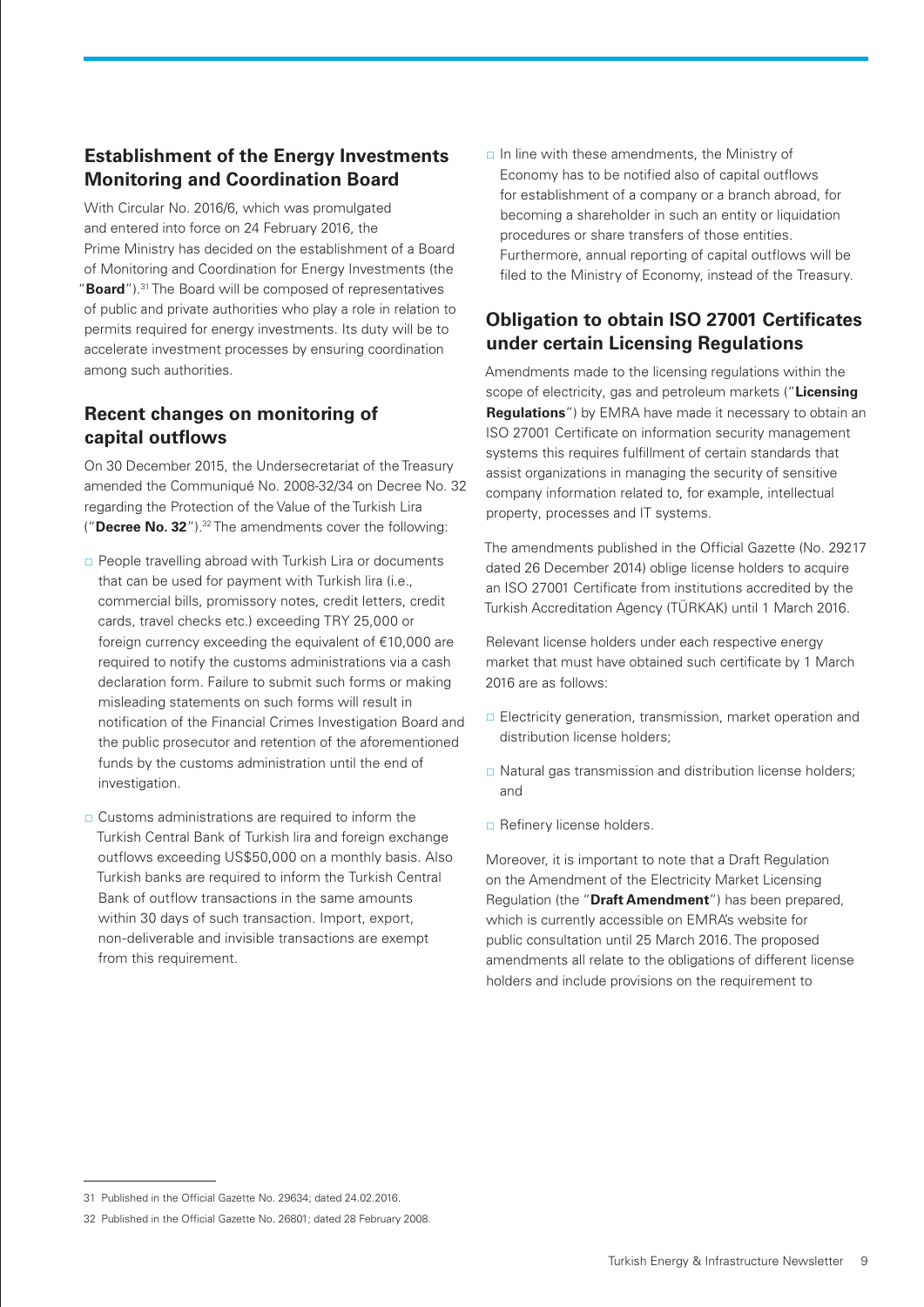obtain ISO/IEC 27001 certificates. One of the provisions on the obligation of transmission license holders would require demonstrating—within 24 months of obtaining the transmission license—that operations are conducted in accordance to the ISO standards.

# <span id="page-9-0"></span>**Decision of the Constitutional Court on Health PPP Law**

A cancellation lawsuit was filed before the Constitutional Court against certain provisions of the Health Public Private Partnership Law No. 6428, which was amended in 2014. The Constitutional Court rejected such cancellation request by its decision published in the Official Gazette on 3 March 2016. The provisions which were requested to be cancelled are related to the amendment of the project agreements (Article 4/9) and the applicability of the law (Provisional Articles 1/1 and 1/3). With such decision, the compliance with the Constitution of the 2014 amendments to the Health Public Private Partnership Law has been confirmed by the Constitutional Court. The decision was taken by the majority of votes with some judges giving dissenting opinions.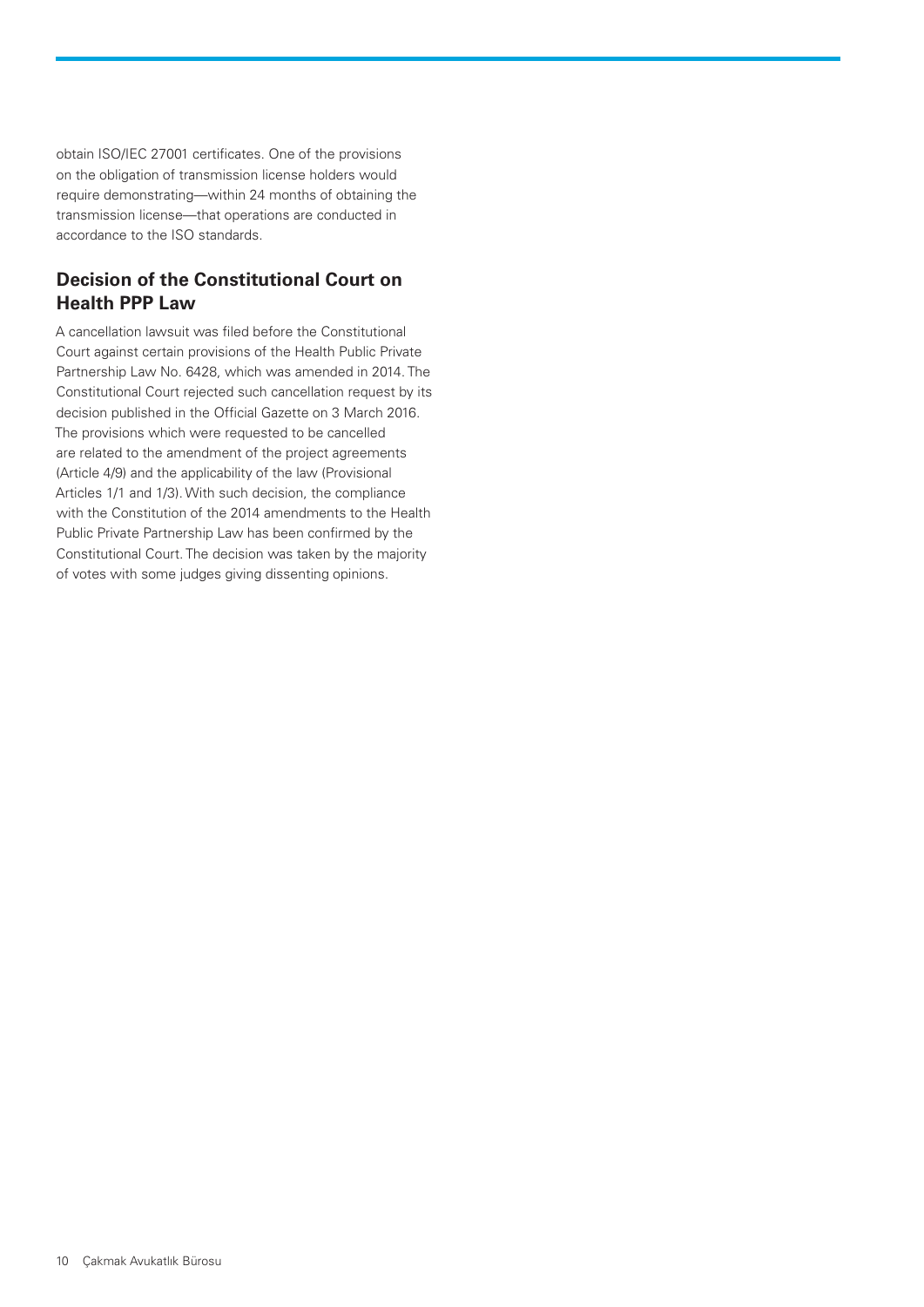# **Recent and upcoming conferences and events**

- 19 November 2015, London: **Globalizing the PPP model, A Case Study of the Opportunities and Challenges in Turkey** organized by White & Case LLP London Office. Av. Dr. Çağdaş Evrim Ergün, partner of Çakmak Avukatlık Bürosu, participated as panelist.
- 25 26 November 2015, Ankara: **4th Annual PPP in Turkey Forum** organized by E.E.L. Events. Av. Dr. Çağdaş Evrim Ergün, partner of Çakmak Avukatlık Bürosu, moderated the panel "Funding of Turkish PPP projects".
- 9 11 February 2016, Istanbul: **2nd Annual PPP Airport Investments Summit** organized by the Directorate General of State Airports Authority of Turkey. Av. Dr. Çağdaş Evrim Ergün, partner of Çakmak Avukatlık Bürosu, moderated the panel on the "Istanbul New Airport Project".
- 29 30 March 2016, Istanbul: **Conference on International Construction Contracts and Dispute Resolution** organized jointly by the ICC and FIDIC.
- 30 31 March 2016, Istanbul: **4th Annual Airport Development & Expansion Summit** organized by Noppen. Av. Dr. Çağdaş Evrim Ergün, partner of Çakmak Avukatlık Bürosu, moderated a panel on the Istanbul New Airport Project.
- 26 28 April 2016, Istanbul: **2nd PPP Healthcare Summit** organized under the auspices of Turkey's Ministry of Health. Av. Dr. Çağdaş Evrim Ergün, partner of Çakmak Avukatlık Bürosu, will speak on a panel on the legal aspects of health PPPs.
- 24 25 May 2016, Istanbul: **4th Annual Turkish Energy and Infrastructure Expo and Conference** organized by Green World Conferences. Av. Naz Bandik Hatipoğlu, associate at Çakmak Avukatlık Bürosu, will moderate a debate on Turkish Energy and Infrastructure PPPs.